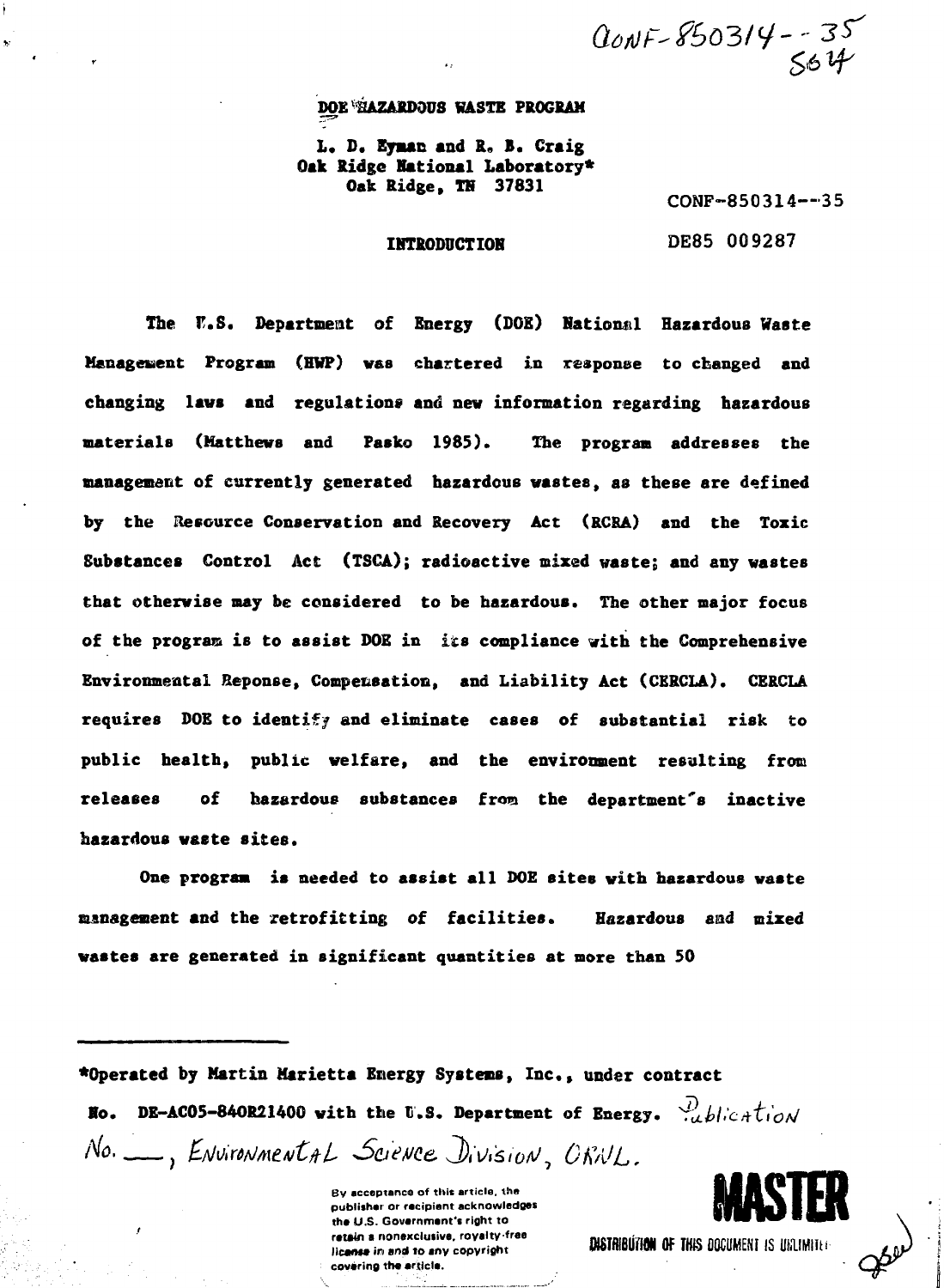large DOE facilities located in 17 states. Although their processes are **diverse and their environments varied, winy of these facilities produce** similar wastes, some of which are not common in private industry (e.g.s. **uranitsm-contaminsted halogenated solvents or other mixed wastes).** Additionally, DOE has strict national security requirements for **safeguarding naterial and information. SOB must Maintain a coordinated, unifoxs program despite regulations that vary from location to location.**

**The goal of the DOE HWF 1\* to support the implementation and improvement of hazardous-chemical and mixed-radioactive-waste management such that public health, safety, and the environment are protected and DOE missions are effectively accomplished. The strategy for accomplishing this goal is to define the character and magnitude of hazardous wastes emanating from DOE facilities, determine what DOE resources are available to address these problems, define the regulatory and operational constraints, and develop programs and plans to resolve hazardous waste issues. Over the longer term the program will support the adaptation «nd application of technologies to meet hazardous waste management needs and to implement an integrated, DOE-wide hazardous waste management strategy.**

**The HWP integrates DOE operations. Our purpose is to reduce eosts and duplication of effort and to help DOE seve (time in responding to**

 $\overline{\mathbf{z}}$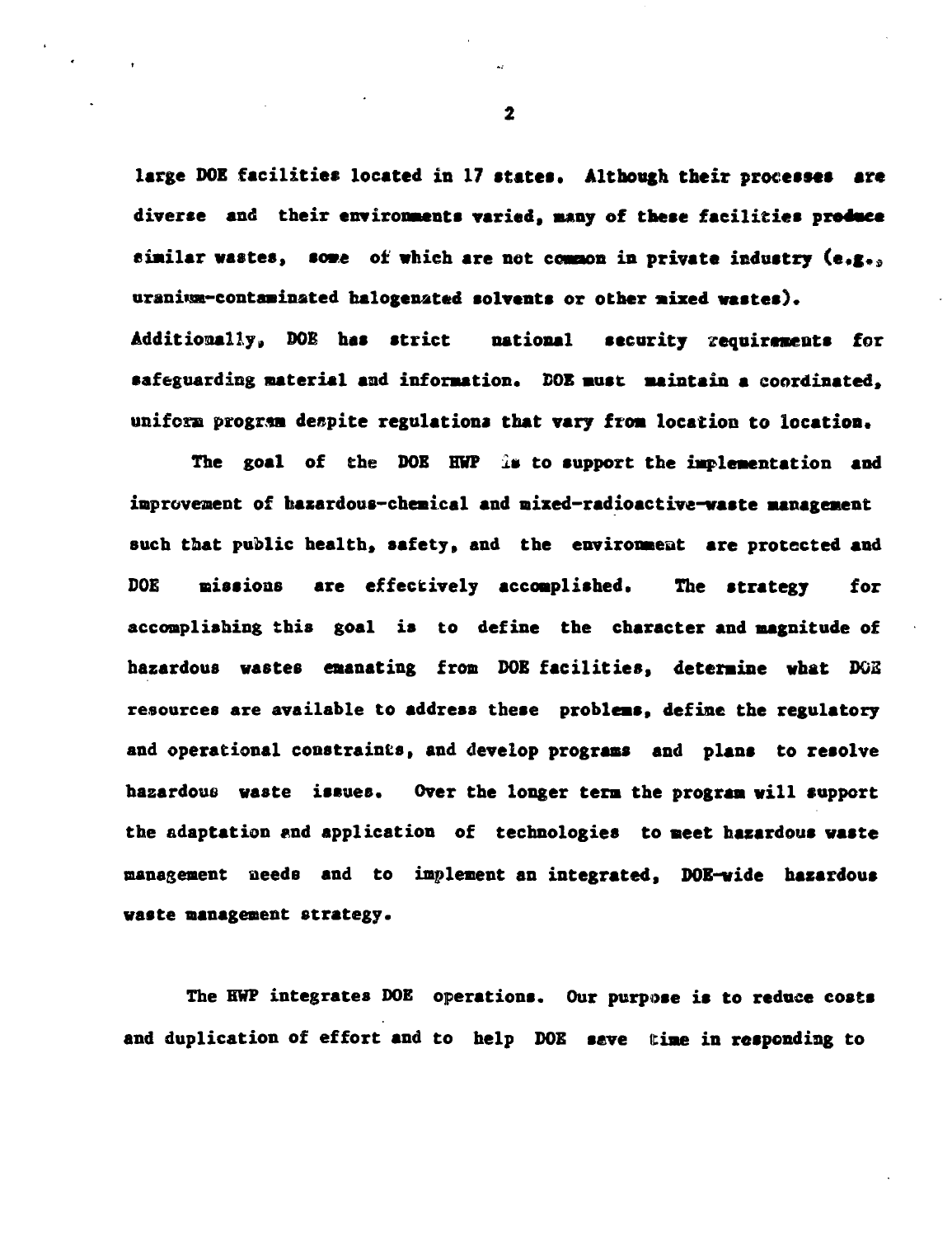**compliance priorities. Through integrated planning, providing technical support for decision making, improving coasuinication acd information** transfer, and providing recommendations regarding technology **applications, the HWP fulfills this purpose.**

**The objectives of the program are**

- **(1) to act as a central resource for DOE in identifying problems and developing solutions for handling hazardous wastes;**
- **(2) to support planning and implementation of environmental restoration activities;**
- **(3) to coordinate vith other DOE waste programs (Low-Level, Higfa-Level and Transuranic;**
- **4. to develop information systems supporting the management of hazardous wastes and site clean up; and**
- **5. to coordinate with other federal hazardous waste programs (Department of Defense, Environmental Protection Agency, Department of Che Interior, etc) \***

### Organization

**The HWP is organised to carry out its functional roles and objectives through its functional units (Fig. 1), which are Information Systems, Interagency Coordination, Regulatory Analysis and Special Studies, Technology Adaptation, and Program Planning. Each of these units has a specific role in support of DOS Headquarters' decision-making and site-specific activities.**

 $\overline{\mathbf{3}}$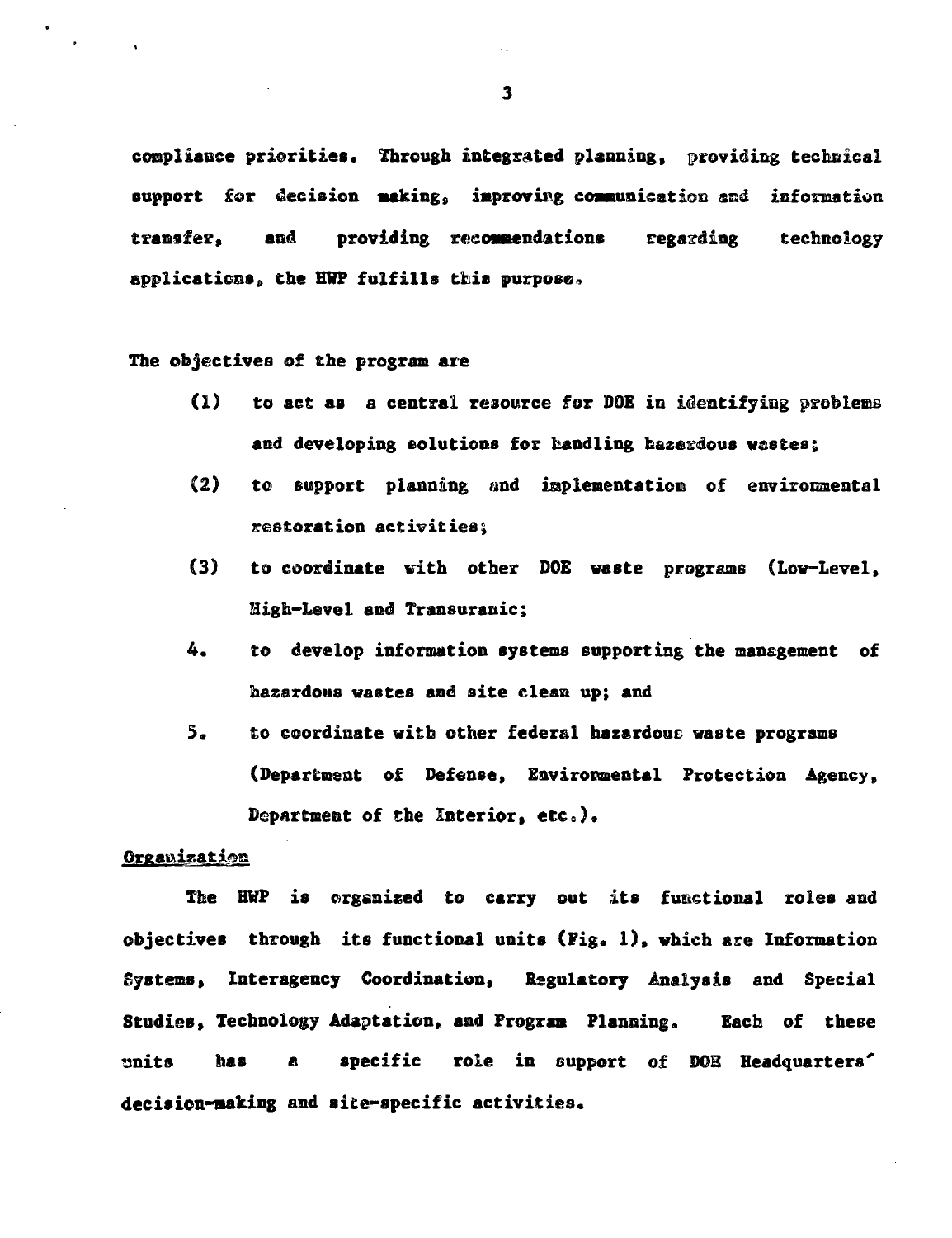



 $\ddot{\phantom{a}}$ 

 $\mathbf{y}_i$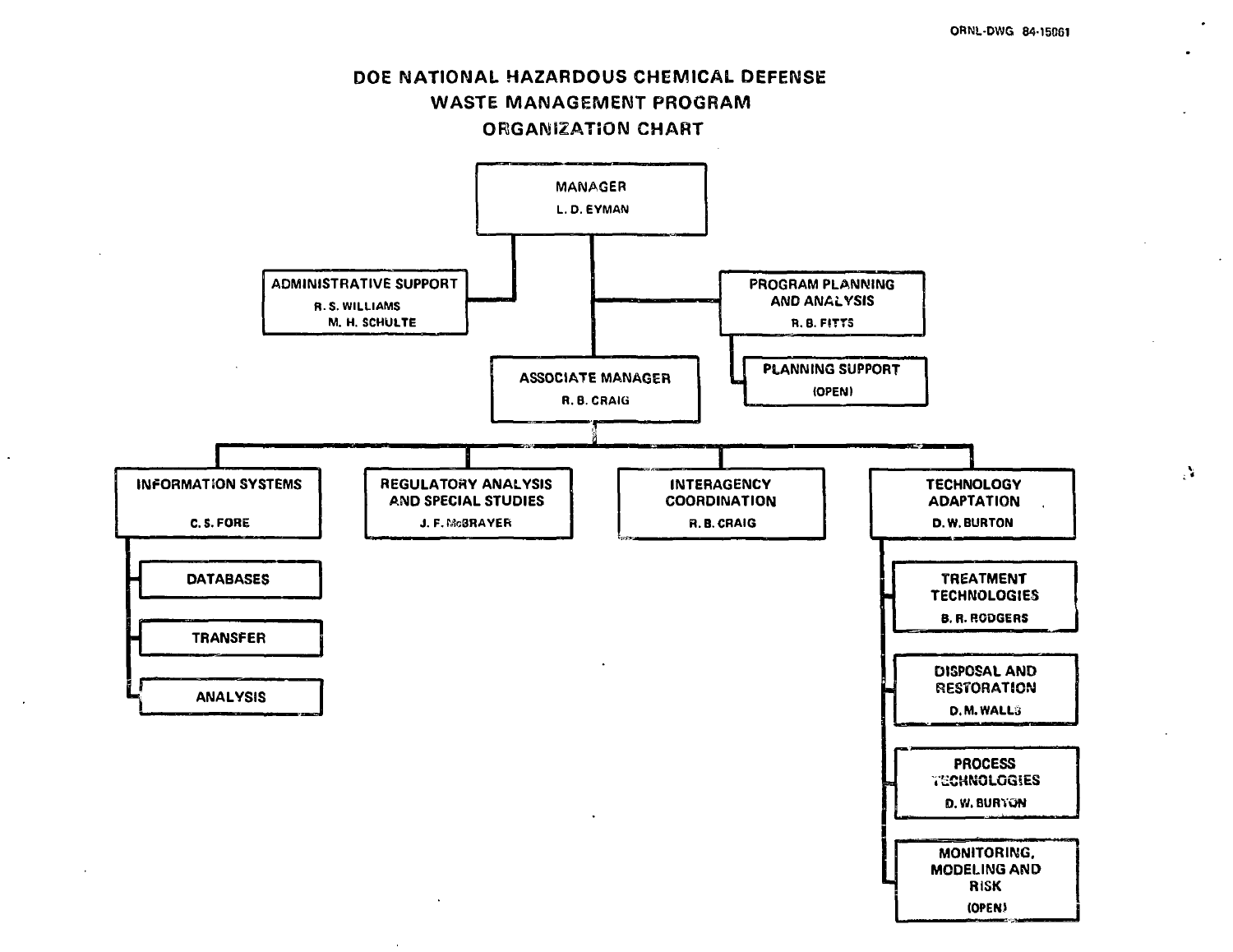**Support to Headquarters decision asking is provided through quick-response technical overviews and regulatory analyses, as well as through detailed technology assessments and program plans. ID doing tbis, information is provided to DOE Headquarters and operations offices regarding recent technology advances and regulatory changes or anticipated changes. Site support is provided through identifying and coordinating facility needs and integrating activities among sites; as well as through providing direct technical 'assistance; remedial action support; and on-call regulatory evaluations.**

**Technology adaptation activities involve identifying needs across** DOE, determining which problems are common to several sites, **identifying resources, and establishing priorities. Within these activities, the program integrates funding and oversees and manages actions related to the development and adaption of needed technologies.**

# **Progress to date**

**The program has been extremely vigorous in its first year of operation. He met milestones ranging from site evaluation reports to overall program plans. Program staff visited the 32 major DOE installations and collected and evaluated data regarding treatment, storage, and disposal (TSD) facilities; waste streams; and current compliance difficulties.**

**A detailed assessment of available hazardous waste treatment technologies was compiled. This document included evaluations of models for selecting treatment technologies for specific waste stream mixtures and characteristics.**

Ł.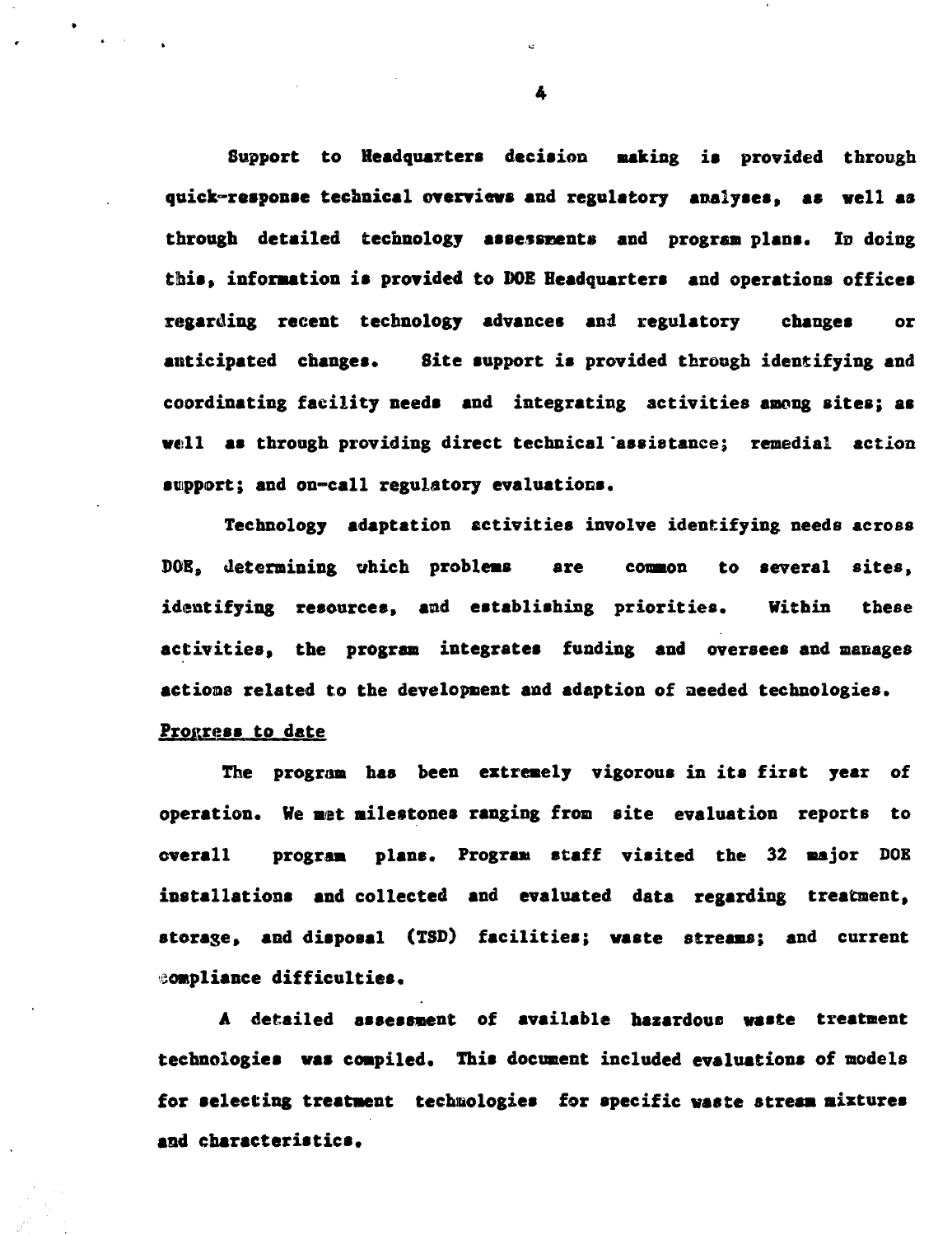For DOE decision making we have provided such documents as action **plans for RCRA and C2RCLA compliance, operational impactv assessments, actions required by DOB to respond to RCRA reautborixation Omtendmeats), "comparisons of low-level waste (LLV) and hazardous waste regulations," (McBrayer and Jacobs 1985) and technical support to the DOB task force on nixed wastes and the task force on hazardous waste internalization. Evaluations of several current DOE programs and proposed initiatives have also been prepared.**

**Our progress in establishing communications between DOE offices and their contractors has been very successful. The Waste Information Network. (WIN), fox instance, has been based on an IBM PC microcomputer** system. Virtually all DOE offices and their contractors are networked **from their PCs through our current PDP-1O system that is to be upgraded to a Vax 11/785. Currently, information is exchangeed through an electronic mail system, and administrative and record-keeping functions** are be g formated for the PC systems.

**Five major data bases are being compiled: the waste stream, technology, regulatory, and remedial response data bases and a contact directory. Initial efforts have focused on .establishing the waste 8tream data base. Data have been collected and synthesized from historic data bases, the data submittaIs required by DOE RCSA Order 5480.2, and site visits. Information regarding waste streams; waste generators; and treatment, ntorage, and disposal facilities has been organized and encoded into a u»er-friendly retrieval system on an IBM PC with a 147 MB hard disk. A relational data base management system is**

5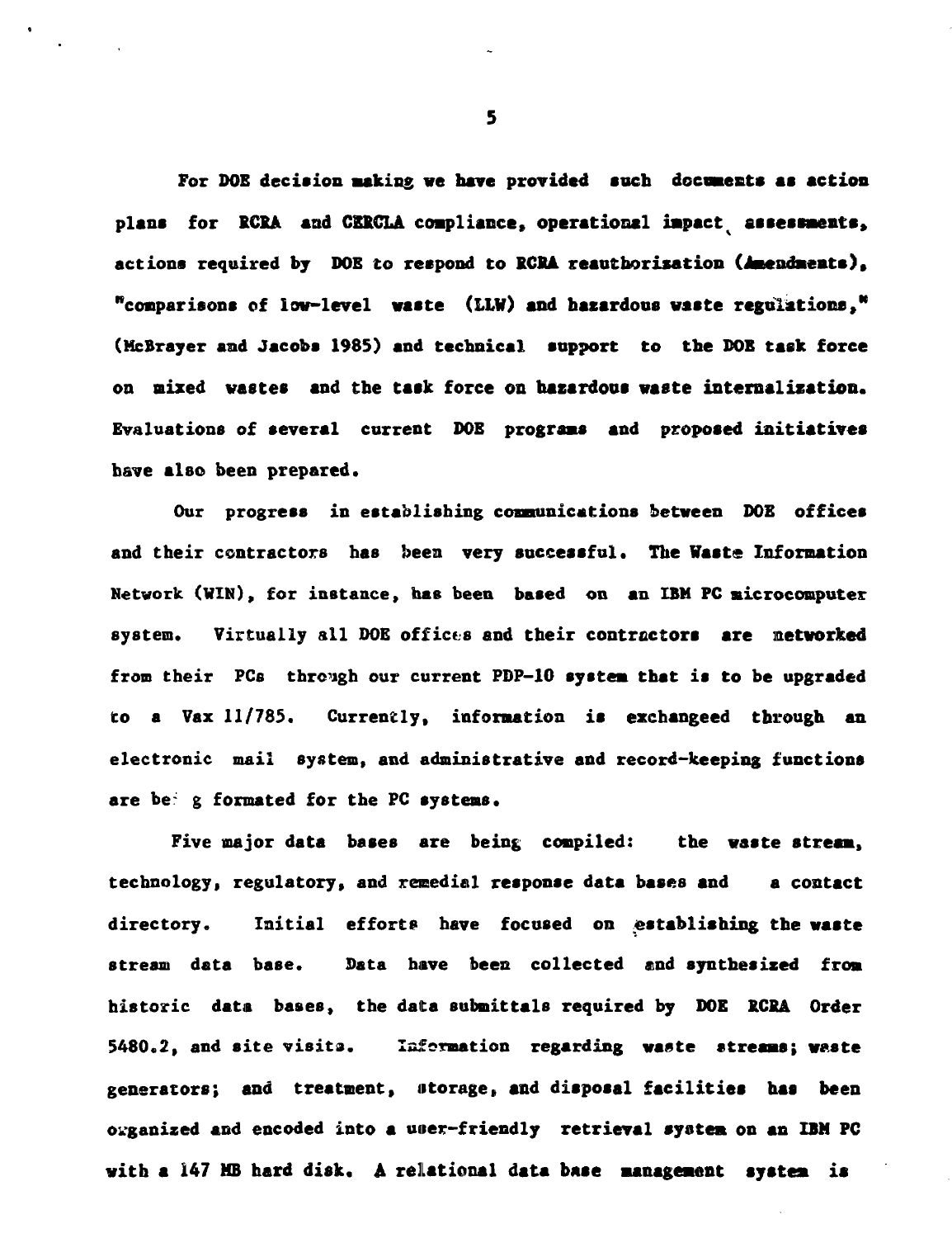**used where waste stream information is organized by site and facility. Waste strsaas can be tracked from generator to treatment, storage, and, finally, to disposal. Hazardous characteristics and chemical analyses are given as veil where the wastes come from and go to. This data base made its inaugural run, with all DOE facilities recorded, in March 1985c The analytical data are not complete, but over 6000 waste streams have been identified.**

**Progress in coordinsting DOE HWP with analogous functions in other agencies has met with unexpected success. Interagency agreements have been instituted between DOE and the D.S. Air Force, Army and EPA. The most active area is currently with the Air Force's Installation Restoration Program (IRP). The HWP is exchanging information and research results vith the Air Force's Environics Laboratory which is a part of the Air Force Engineering and Services Center. The HWP has been requested to handle the initial tasks of the IRP'8 clean-up phase. Our role will be to develop remedial action plans for CERCLA sites at Air Force installations. The HWP's role will be to evaluate alternatives, including costs; assess environmental concerns; communicate with the public; and develop preliminary design.**

**Technology adaptation efforts are now under way. Technology priority needs vere established, and the following areas vere identified for funding this fiscal year:**

- **(1) risk assessment studies,**
- **(2) advanced treatment methods,**
- **(3) incineration/thermal destruction technology.**

6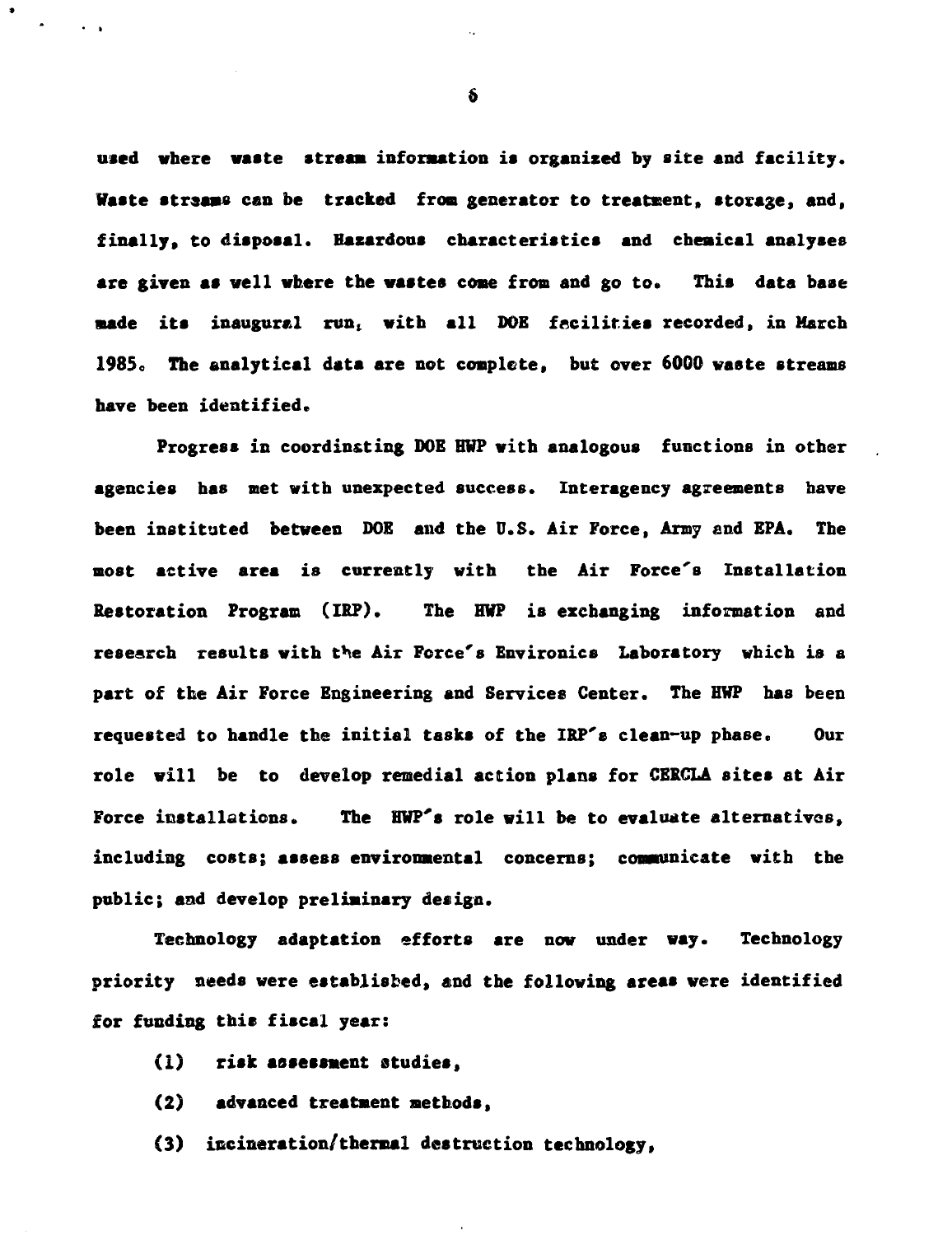**(4) chemical recycle and reuse,**

**(5) evaluation of Material substitutions in process,**

- **(6) evaluation of alternative auetbods for HCW diitposal,**
- **(7) in-situ destruction of organics,**
- **(8) alternative nethods for gas cylinder disposal,**
- **(9) monitoring veil sampling techniques,**
- **(10) treatnent/disposal of reactive metals, and**
- **(11) in-situ biodegradation studies.**

**A call for proposals was made to DOE contractors ic late FT 1984; 93 proposals were received. Eighteen projects have been funded for this fiscal year for a total of \$1,475,000. This, of course, is not the entire DOE budget for hazardous waste technology development. Each of the sites is undertaking designed programs to solve site-specific issues. The anticipated budget for HWP technology adaptation activities for FY 1986 is to be in excess of \$8 million.**

#### **Future Directions**

**The HWP is rapidly moving to assist all DOE operations and functions in dealing more effectively with hazardous wastes. We see a key role for our program in the development of guidance and in supporting the actual promulgation of regulations. We will continue to assist Headquarters and specific sites in the application and adaptation of appropriate TSD technologies. We are undertaking a vigorous program to review and set priorities for CERCLA activities. We will also expand the centralised accuawilation and exchange of data and will**

 $\overline{\mathbf{z}}$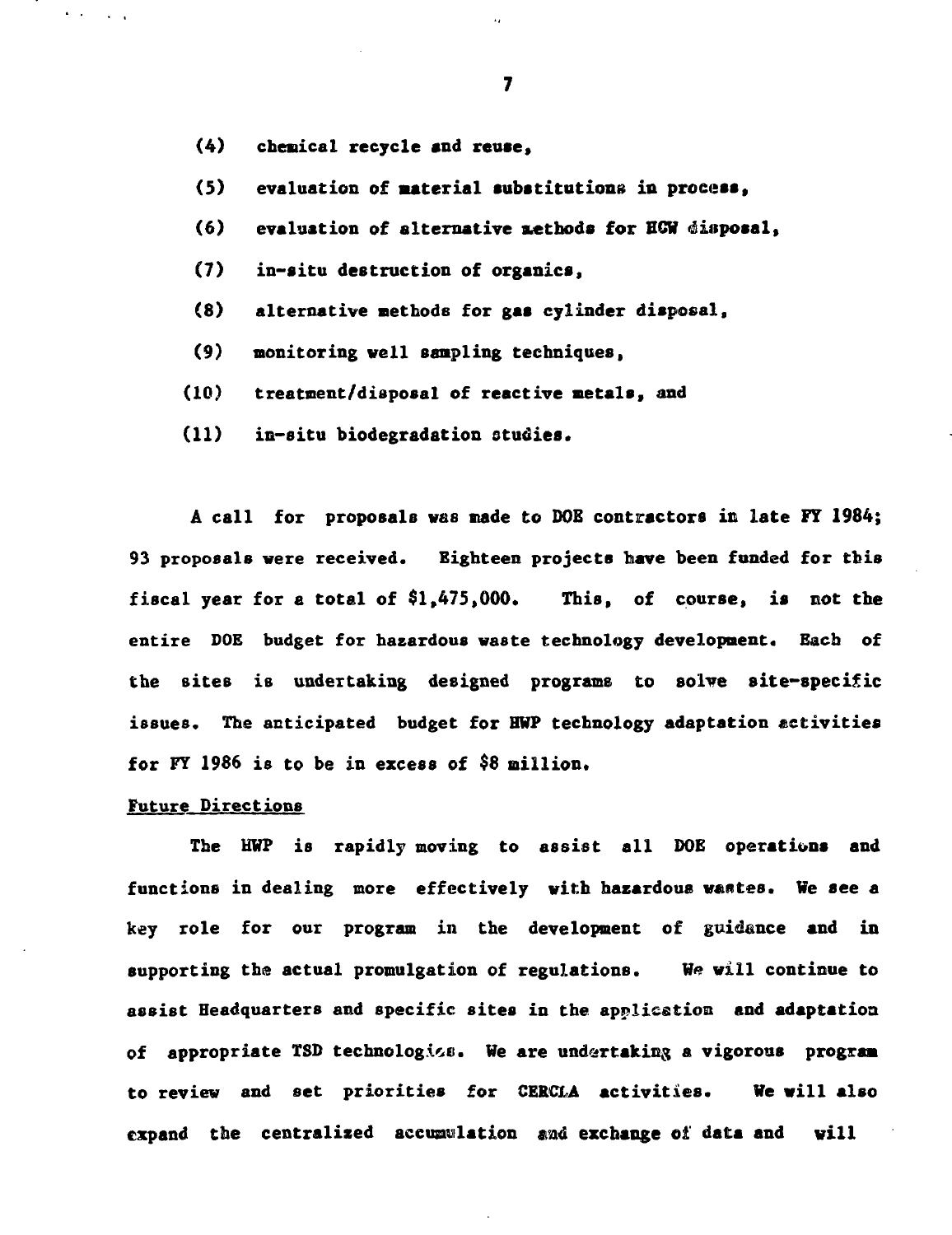**continue to provide DOE with an independent and objective viewpoint, to ensure efficient and timely compliance with hazardous waste legislation and regulations.**

 $\bullet$  .